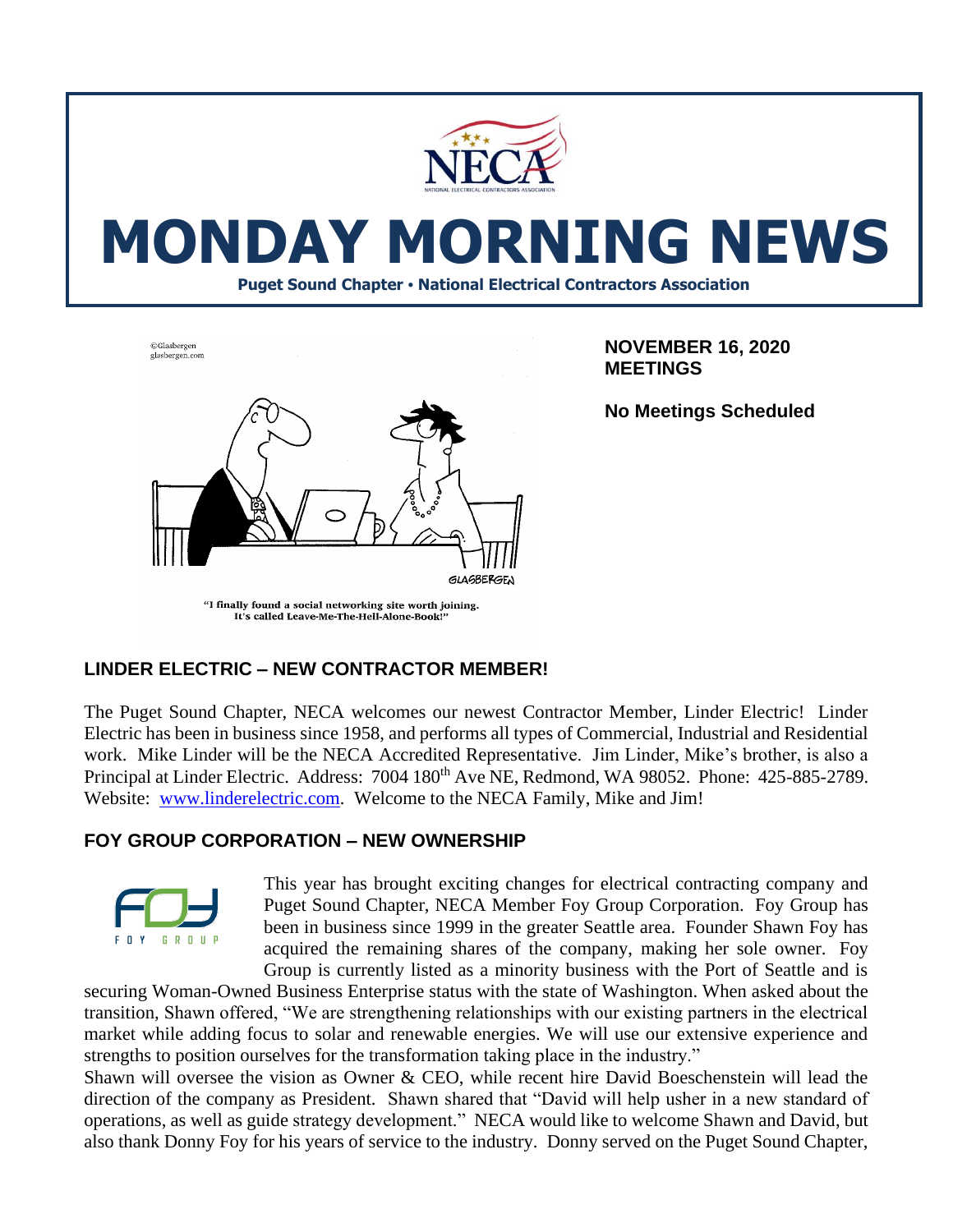NECA Board for many years through 2019, and provided invaluable support to the Chapter and his fellow contractors. We wish Donny many years of great health and great golfing in this new Chapter of his life! For contact information and inquiries for Foy Group, please visit their website, [www.foygroup.net.](http://www.foygroup.net/)

### **BOND IN LIEU OF RETENTION. IT'S THE LAW!**

NECA recommends that all Contractors take advantage of a hard-fought law that was passed by the Washington State Legislature in 2017. NECA was instrumental in the passage of a statute that requires public entities and GC's to accept bonds from subcontractors in lieu of withholding retention on public works projects. Any time prior to final acceptance of the project, a subcontractor may also request that the General Contractor submit a bond to the public works owner for that portion of the contractor's retention pertaining to the subcontractor. The policy further provides that within 30 days of receiving a request from a subcontractor, the contractor must provide a bond to the public body. Once the General Contractor provides the bond to the public body, the public works entity releases retention to the GC, then the GC releases the funds retained to the subcontractor within 30 days of accepting the bond from the subcontractor. As long as the subcontractor's bond complies with the provisions of the statute, there is no discretion for a GC to reject a subcontractor's request! The GC must submit a similar bond to the public works owner to obtain retention release. Most often, a subcontractor's profit (and more) is tied up in retention. With the passage of this statute in 2017, all subcontractors on a public works project can bond around retention/retainage and significantly improve your cash flow! NECA highly recommends that all Contractors utilize this opportunity on every public works project. Eventually, this should become commonplace and considered a part of the normal process on all public works jobs. Please call NECA if you have any questions on this statute or are experiencing public works contracts where the GC or public entity are not accepting your firm's retention bond.

## **TOYS FOR TOTS – TRADITION OF GIVING CONTINUES**

The long-standing tradition of having a NECA Christmas party might have changed this year, but our commitment to giving to those in need has not. We will once again be partnering with the U.S. Marine Corp Toys for Tots Program to provide Christmas gifts to families in need.

The NECA office is still working out all the details. Right now, we are asking our Contractor and Associate Members to let us know if they plan on participating in the tradition of giving. Once we have a finalized list of those participating, we will coordinate



a date and time to pick up the presents. We are excited to participate in this wonderful program this year, as there are many families that depend on the Toys for Tots program to give their kids a great Christmas. Justin Thayer, NECA's Director of Safety, will be responsible for coordinating this NECA effort. If you plan on participating, please email him at [justin@necaseattle.org.](mailto:justin@necaseattle.org)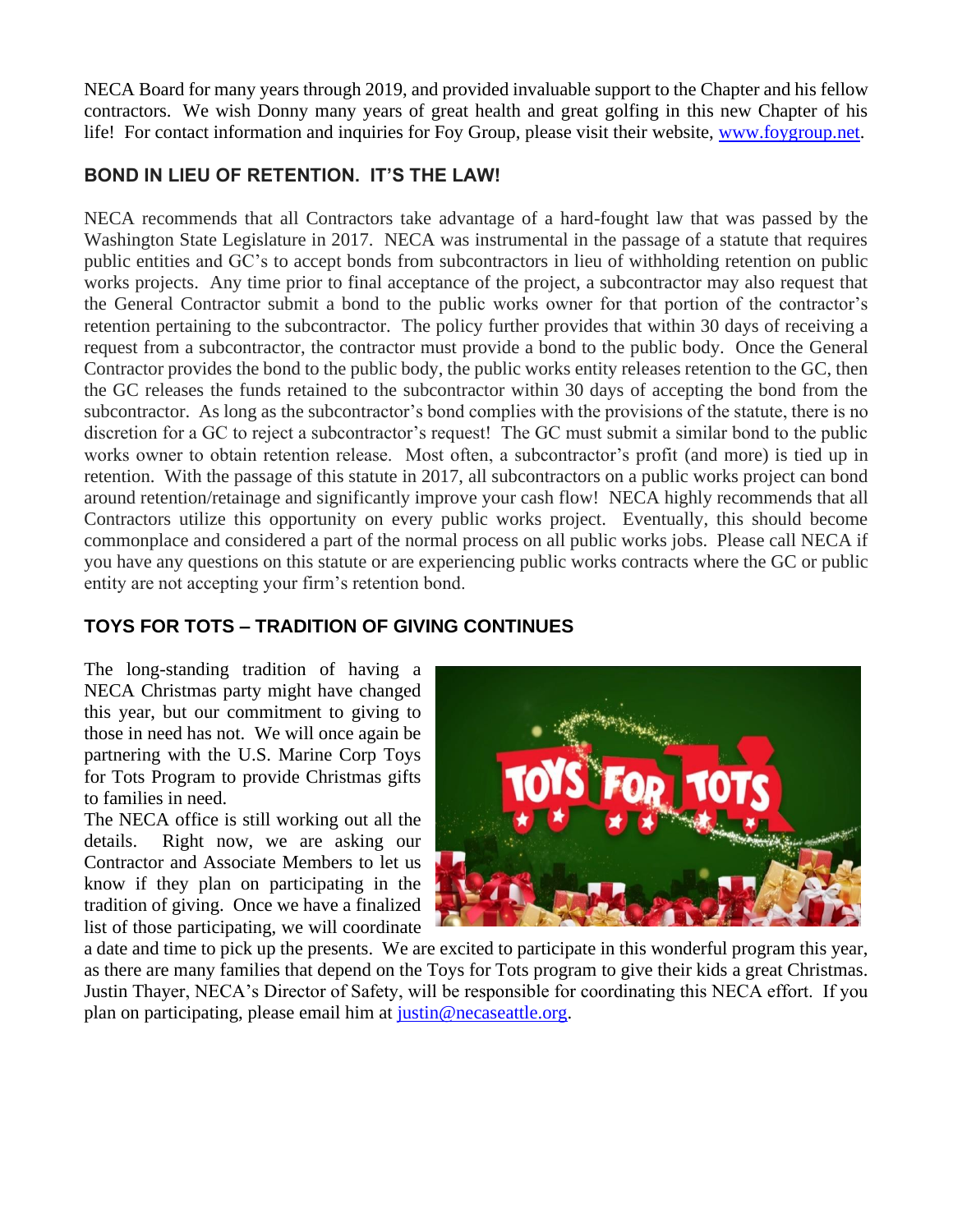#### **NORTHWEST LIEN SERVICE – NECA ASSOCIATE MEMBER** – **A GREAT SERVICE!**

Northwest Lien Service became a Puget Sound Chapter, NECA Associate Member in 2020. Ken Martin is the owner and NECA Accredited Representative for the firm. Northwest Lien continues to assist contractors to "get paid" for the over 20 years! Northwest Lien Service has provided lien services to NECA contractors and other construction firms in the Puget Sound Region. Please see the contact information below, and please call Ken if you would like to discuss his firm's lien services and how you can streamline that unpleasant part of your business. Simple, reliable, and cost-effective, Northwest Lien will set up a system that will increase your bottom line, when it comes down to get that "hard to get" last payment. Ken's firm is located at 24447 234<sup>th</sup> Way SE, Maple Valley, WA 98038. Email: [ken@northwestlienservice.com.](mailto:ken@northwestlienservice.com) Website: [www.northwestlienservice.com.](http://www.northwestlienservice.com/)

Northwest Lien is a proud member of NECA and is here to help!

**Ken Martin** Northwest Lien 425-413-8175 [ken@northwestlienservice.com](mailto:laura@northwestlienservice.com) [northwestlienservice.com](https://northwestlienservice.com/)



#### **ASSP AND NECA COLLABORATE ON IMPROVING WORKER SAFETY**

The American Society of Safety Professionals (ASSP) and NECA National have signed a three-year Memorandum of Understanding (MOU) that brings the organizations together to advance workplace safety and health in the electrical construction industry. The two organizations will share best practices and work cooperatively to advance issues of common interest, increase opportunities for continuing education, and ensure access to valuable training programs. "We work to raise the profile of worker safety in our industry, so cooperating with ASSP brings a new level of expertise to that effort", said NECA CEO David Long. "I am excited for the good this collaboration can do, not just for our Member Companies, but the electrical construction industry as a whole". The Puget Sound Chapter, NECA shares in this excitement and will keep our Chapter Members updated on the developments that come from this collaboration.

#### **ON THIS DAY IN HISTORY 1961 - PRESIDENT KENNEDY INCREASES MILITARY AID TO SAIGON**

President [John F. Kennedy](https://www.history.com/topics/us-presidents/john-f-kennedy) decides to increase military aid to South Vietnam without committing U.S. combat troops. Kennedy was concerned at the advances being made by the communist Viet Cong, but did not want to become involved in a land war in Vietnam. He hoped that the military aid would be sufficient to strengthen the Saigon government and its armed forces against the Viet Cong. Ultimately it was not, and Kennedy ended up sending additional support in the form of U.S. military advisors and American helicopter units. By the time of his assassination in 1963, there were 16,000 U.S. soldiers in South Vietnam.